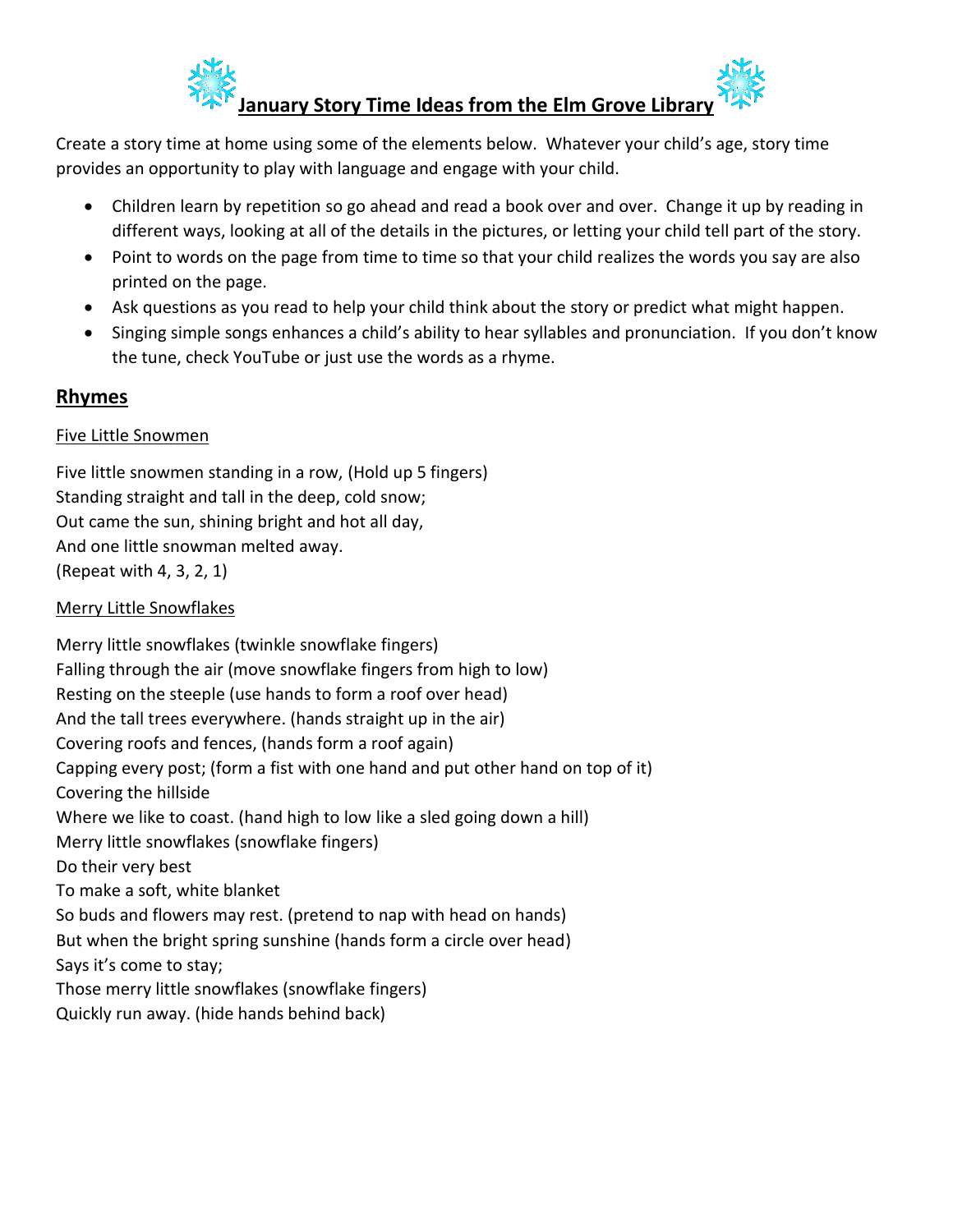## **Songs**

#### **The Mitten Song** (tune: Twinkle, Twinkle Little Star)

Thumbs in the thumb place, Fingers all together, This is the song we sing in mitten weather!

When it is cold it doesn't matter whether Mittens are wool or made of finest leather.

Thumbs in the thumb place Fingers all together, This is the song we sing in mitten weather!

**Little Blue Sled** (tune: Bumpin' Up and Down in My Little Red Wagon as recorded by Raffi) Bumpin' up and down on my little blue sled Bumpin' up and down on my little blue sled Bumpin' up and down on my little blue sled Won't you be my darling?

Waving to my friends on my little blue sled Waving to my friends on my little blue sled Waving to my friends on my little blue sled Won't you be my darling?

**Recorded song: I'm a Little Snowflake** (Laurie Berkner from the CD Whaddaya Think Of That? Available at the library or look for the song on YouTube.)

**Picture Books for January** (themes: snow, winter clothes, hibernation, colds, soup, penguins)

Bear & Hare: snow by Emily Gravett. Hare is more enthusiastic about snow than Bear.

Bear Snores On by Karma Wilson. Bear's friends gather in his den on a winter day while he is sleeping.

Chicken Soup with Rice: a book of months by Maurice Sendak. Enough silly rhymes to get you through the year.

Extra Yarn by Mac Barnett. A girl with a never-ending supply of yarn demonstrates generosity in a dark, snowy place.

First Snow by Emily Arnold McCully. A wordless book about enjoying the snow.

A Home in the Barn by Margaret Wise Brown. Farm animals find comfort in the barn in winter.

Is That Wise, Pig? by Jan Thomas. Pig adds strange ingredients to the soup.

The Mitten by Jan Brett. Many animals try to squeeze into a lost mitten.